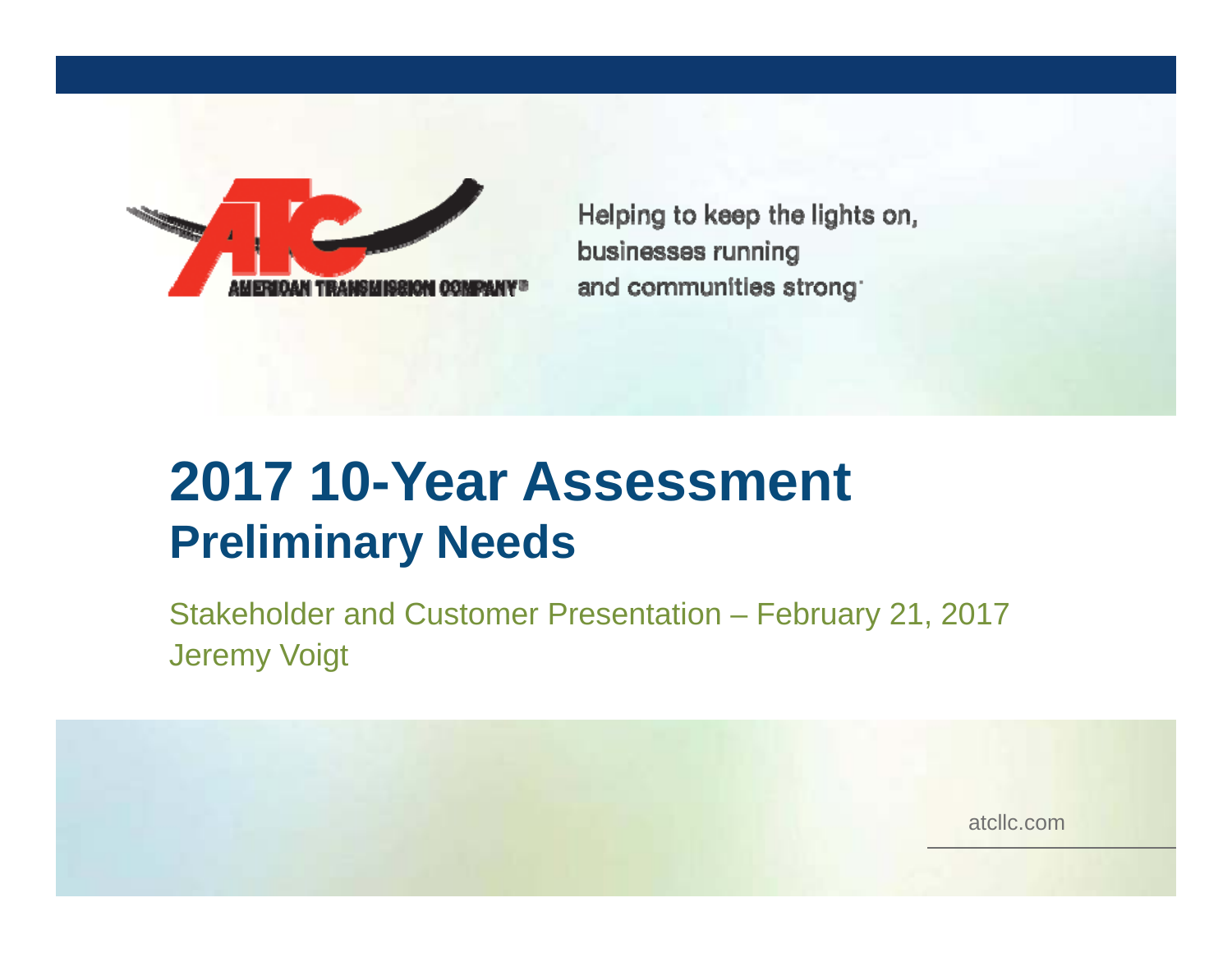### Purpose

- Review Assumptions
- Summarize Preliminary Changes to Needs
- Solicit Input on Needs
- Solicit Input on Public Policy Driven Needs
- List Next Steps

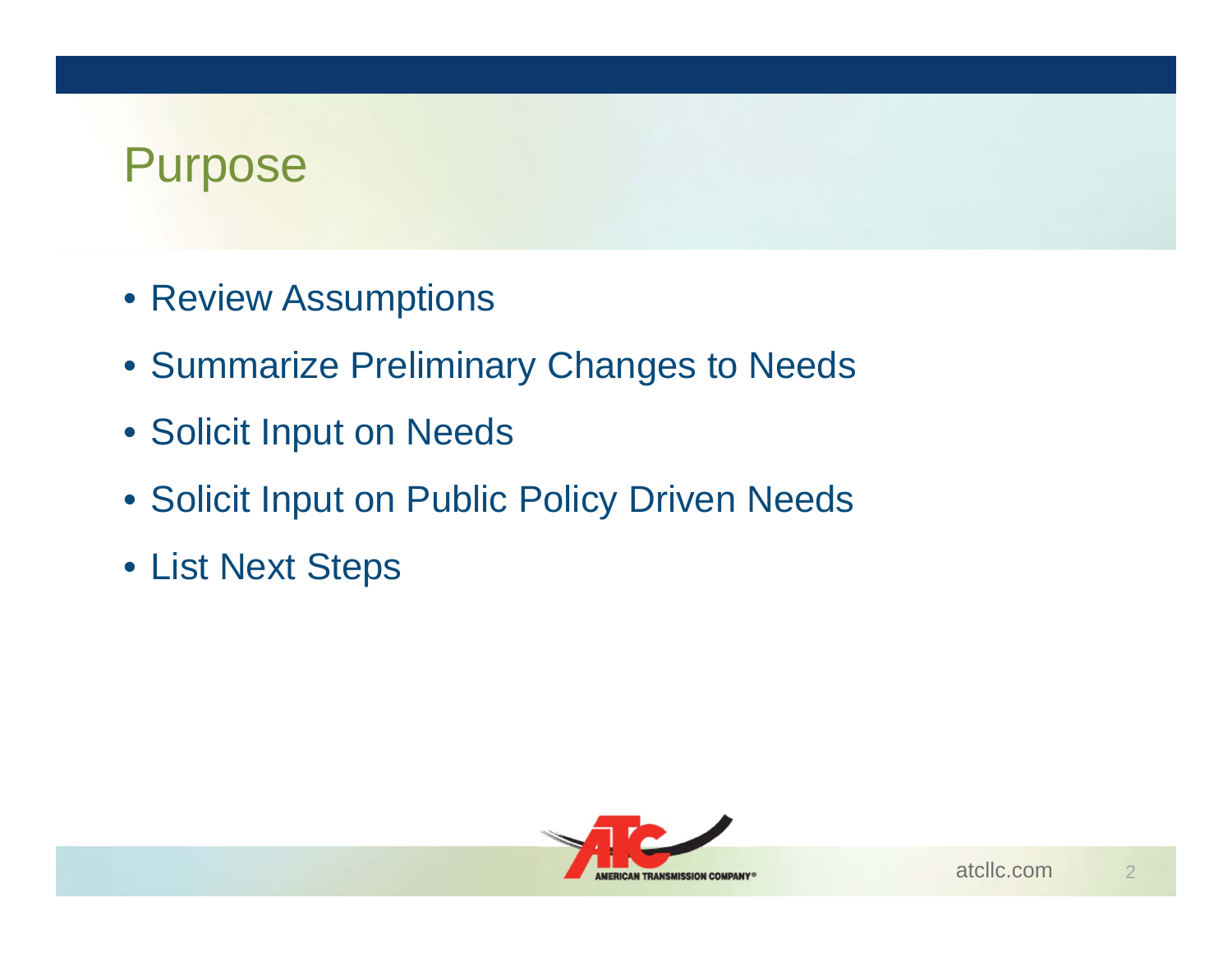### Assumptions Review

- Studies
- Load Forecast
- Generation/Imports/Flows
- Asset Renewal Need Identification

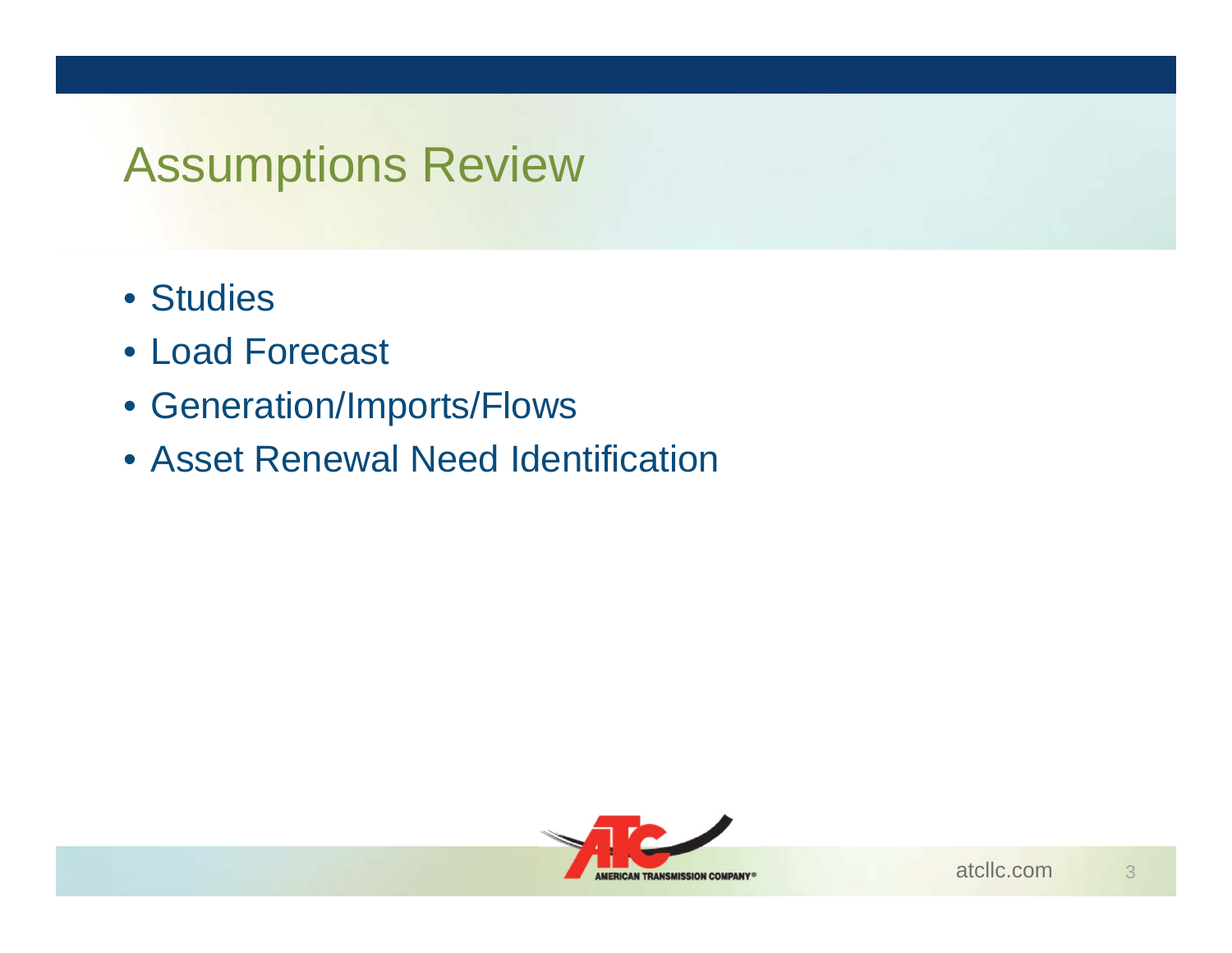### Core Assessment Studies

| <b>2016 TYA</b>    |                        | <b>2017 TYA</b>    |                        |  |  |
|--------------------|------------------------|--------------------|------------------------|--|--|
| <b>Model</b>       | <b>Year(s) Studied</b> | Model              | <b>Year(s) Studied</b> |  |  |
| <b>Summer Peak</b> | 2017, 2021, 2026       | <b>Summer Peak</b> | 2018, 2022, 2027       |  |  |
| Shoulder           | 2021, 2026             | Shoulder           | 2022, 2027             |  |  |
| 40% Minimum Load   | 2017, 2021             | 40% Minimum Load   | 2018, 2022             |  |  |

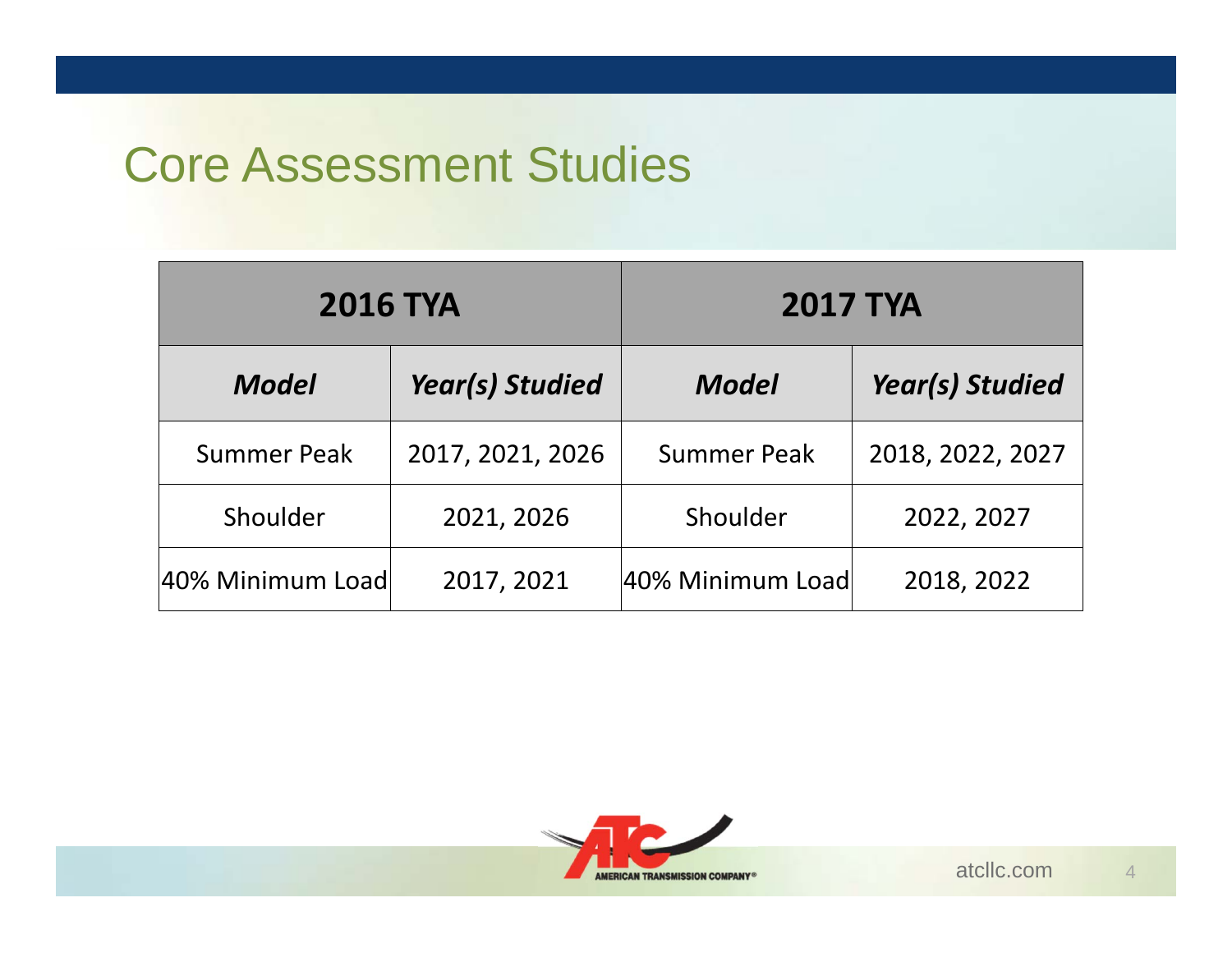# Sensitivity Studies

- High Bias Case Scope to be Determined
	- Not intending to propose projects in the 2017 10-Year Assessment

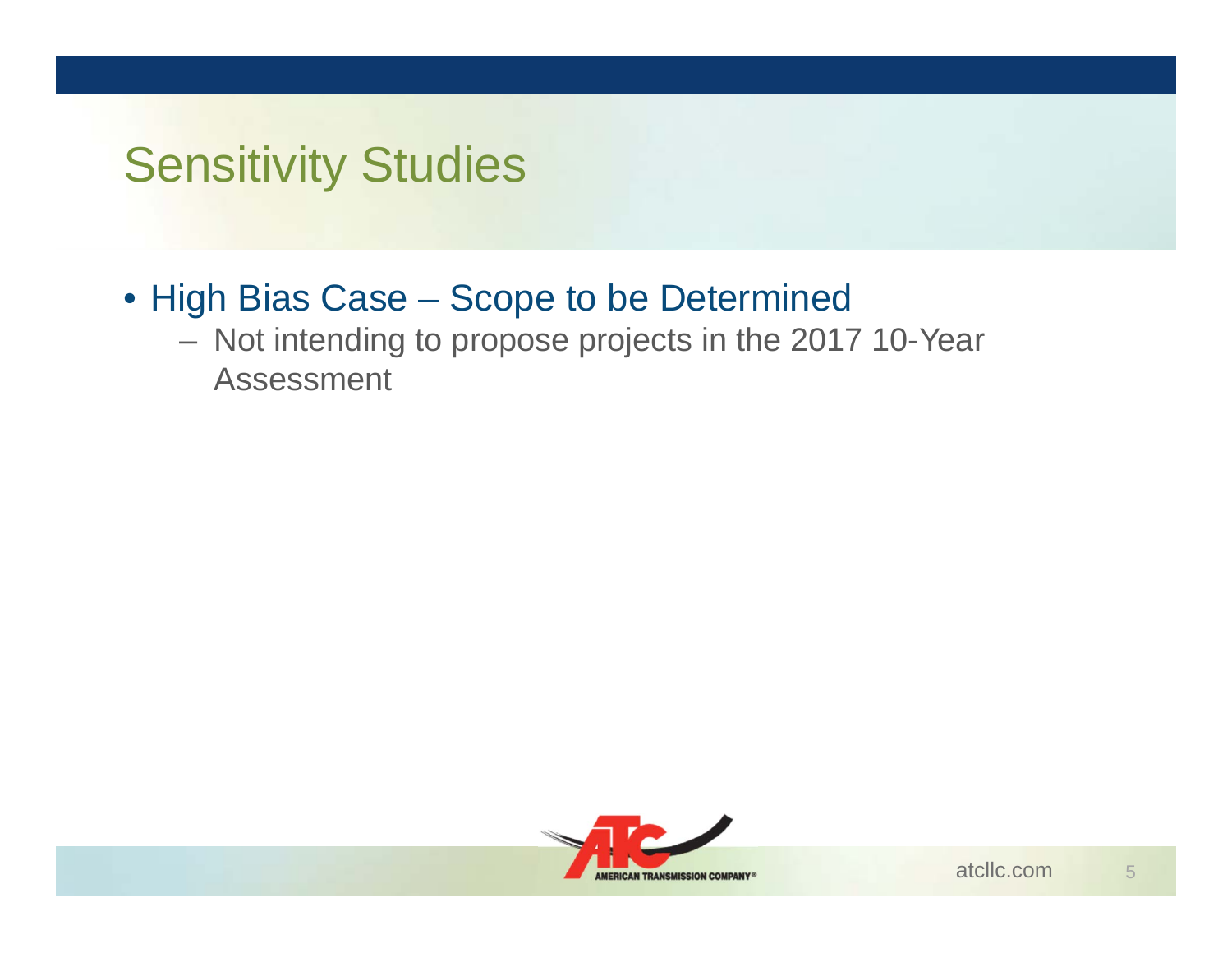### Load Forecast Trends





6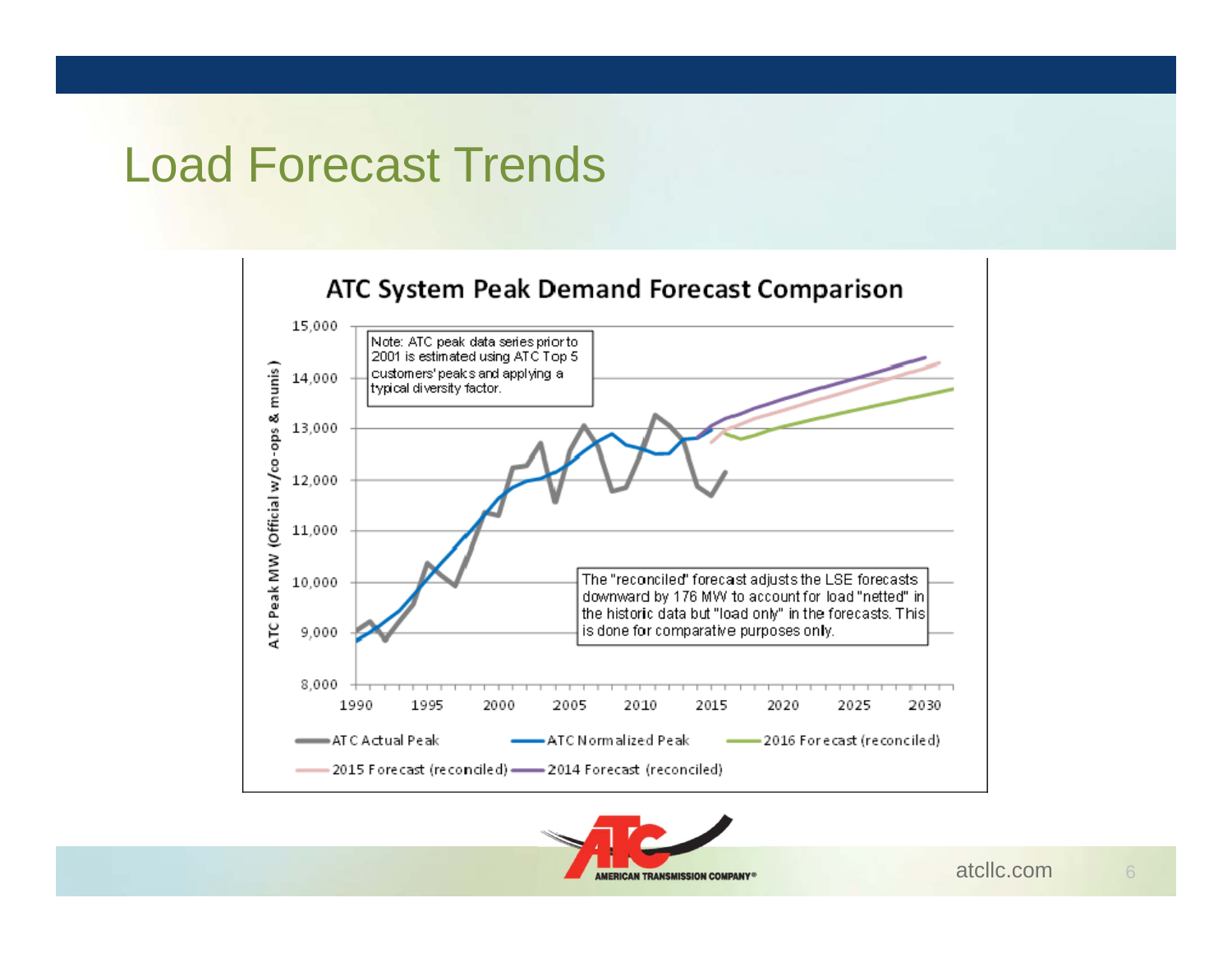# Load Forecast Trends, Continued

|                    | ATC Load (MW) |            |                   |  |  |
|--------------------|---------------|------------|-------------------|--|--|
| Model              | 2015<br>2016  |            | 2017              |  |  |
|                    | Assessment    | Assessment | <b>Assessment</b> |  |  |
| Year 1             | 13,400        | 13,400     | 13,000            |  |  |
| <b>Summer Peak</b> |               |            |                   |  |  |
| Year <sub>5</sub>  | $+400$        | $+300$     | $+300$            |  |  |
| <b>Summer Peak</b> |               |            |                   |  |  |
| Year 10            | $+800$        | $+700$     | $+600$            |  |  |
| <b>Summer Peak</b> |               |            |                   |  |  |
| Year 5             | 9,800         |            | 9,400             |  |  |
| Shoulder           |               | 9,800      |                   |  |  |
| Year 10            | $+300$        | $+300$     | $+200$            |  |  |
| Shoulder           |               |            |                   |  |  |

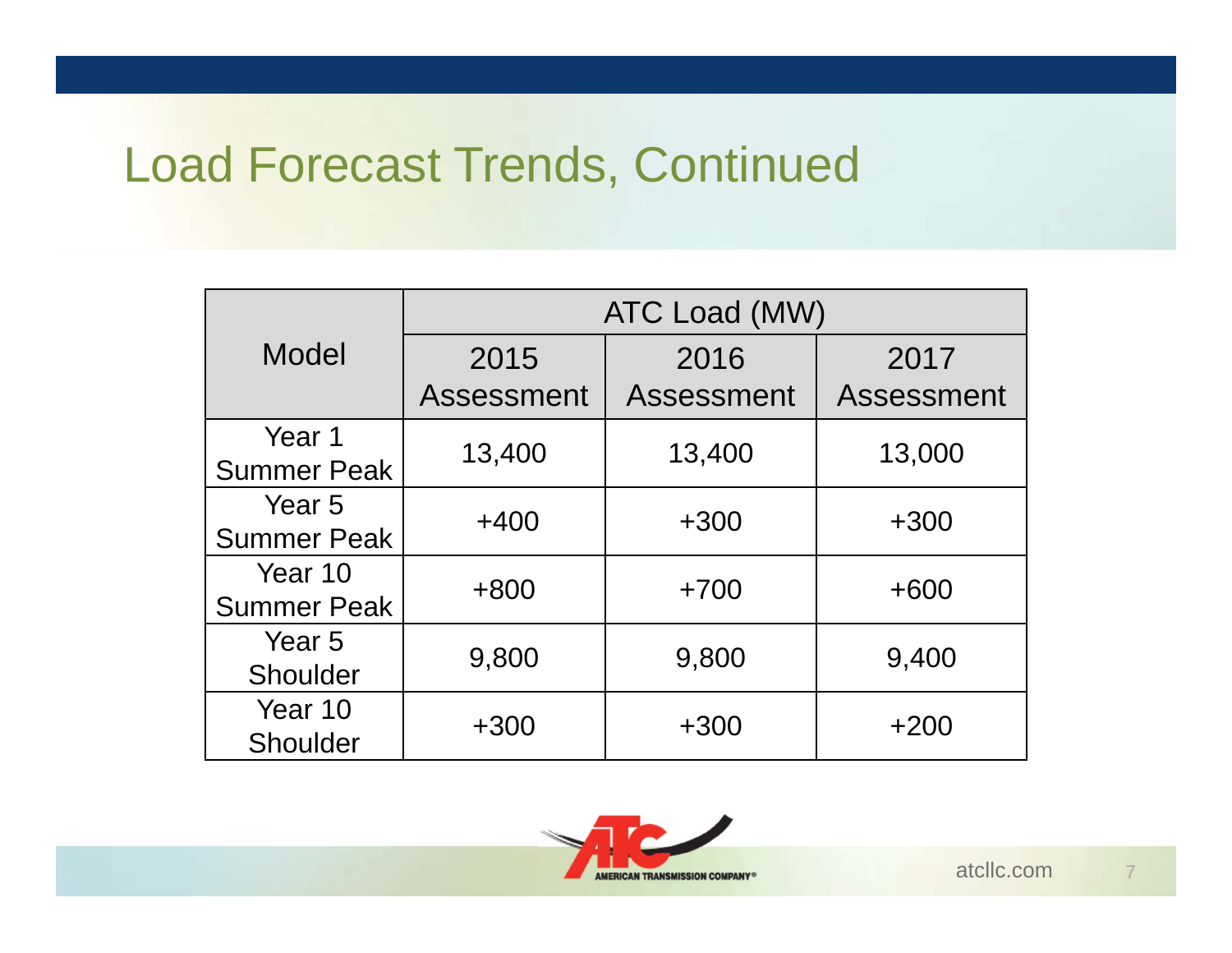# Off-Peak Load Forecasts

#### • Shoulder

- 70% of summer peak in Zones 1, 3, southern 4, and 5
- 80% of summer peak in northern Zone 4
- 90% of summer peak in Zone 2

#### • Minimum

- 40% of summer peak for all Zones
- Power factors: historical minimum for a Local Balancing Authority

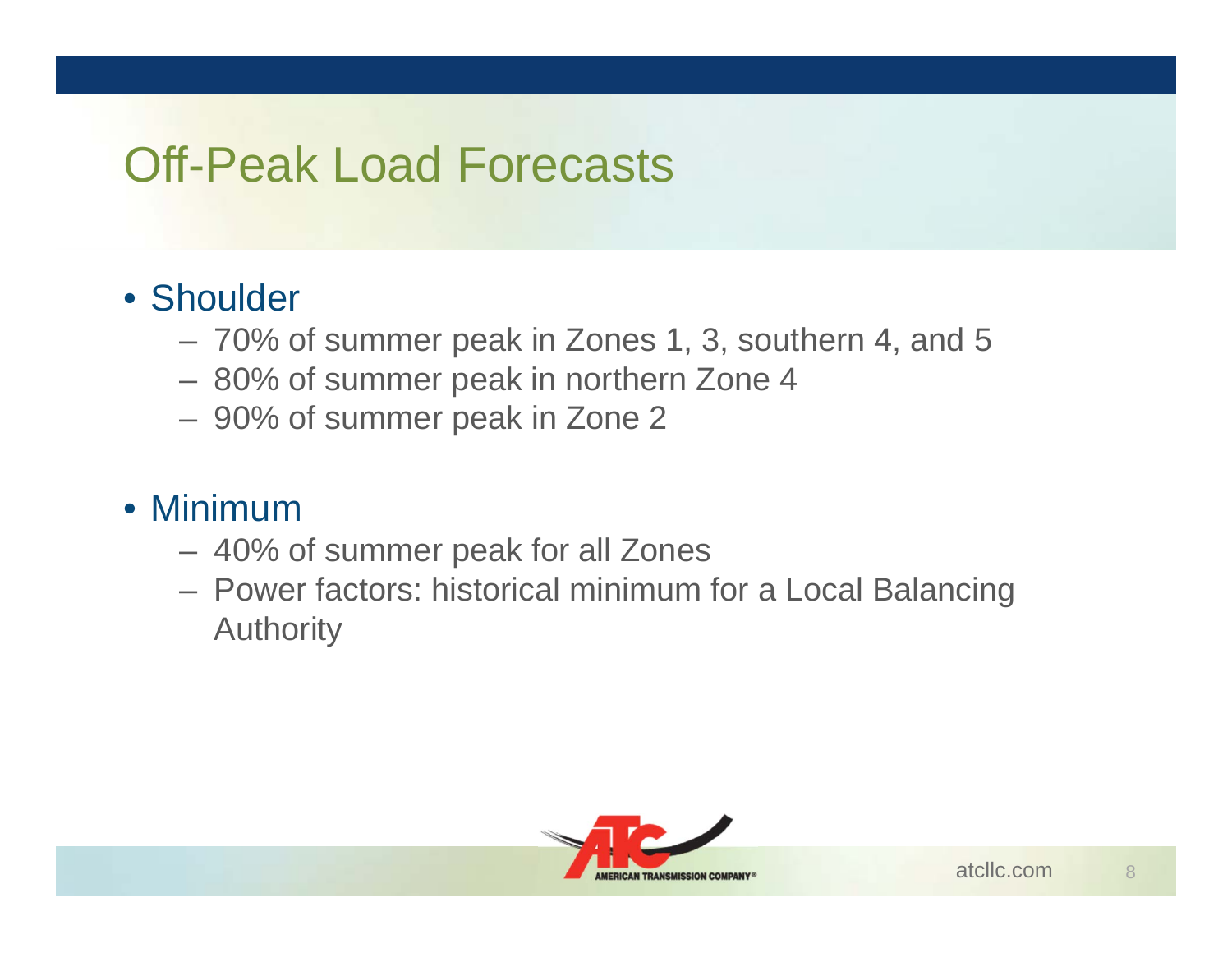# Generation Dispatch Changes Compared to the 2016 Assessment

#### • Additions

- J384: 21 MW increase at Rockgen Energy Center
- J395: 98 MW Quilt Block Wind Farm
- J390: 702 MW Riverside Energy Center

#### • ATC Net Interchange

| Model                  | <b>ATC Net Interchange</b> |                 |  |  |
|------------------------|----------------------------|-----------------|--|--|
|                        | 2016 Assessment            | 2017 Assessment |  |  |
| Year 1 Summer Peak     | 66                         | $-103$          |  |  |
| Year 5 Summer Peak     | $-93$                      | $-102$          |  |  |
| Year 10 Summer Peak    | $-91$                      | $-101$          |  |  |
| <b>Year 5 Shoulder</b> | $-175$                     | $-262$          |  |  |
| Year 10 Shoulder       | $-174$                     | $-250$          |  |  |



 $\overline{9}$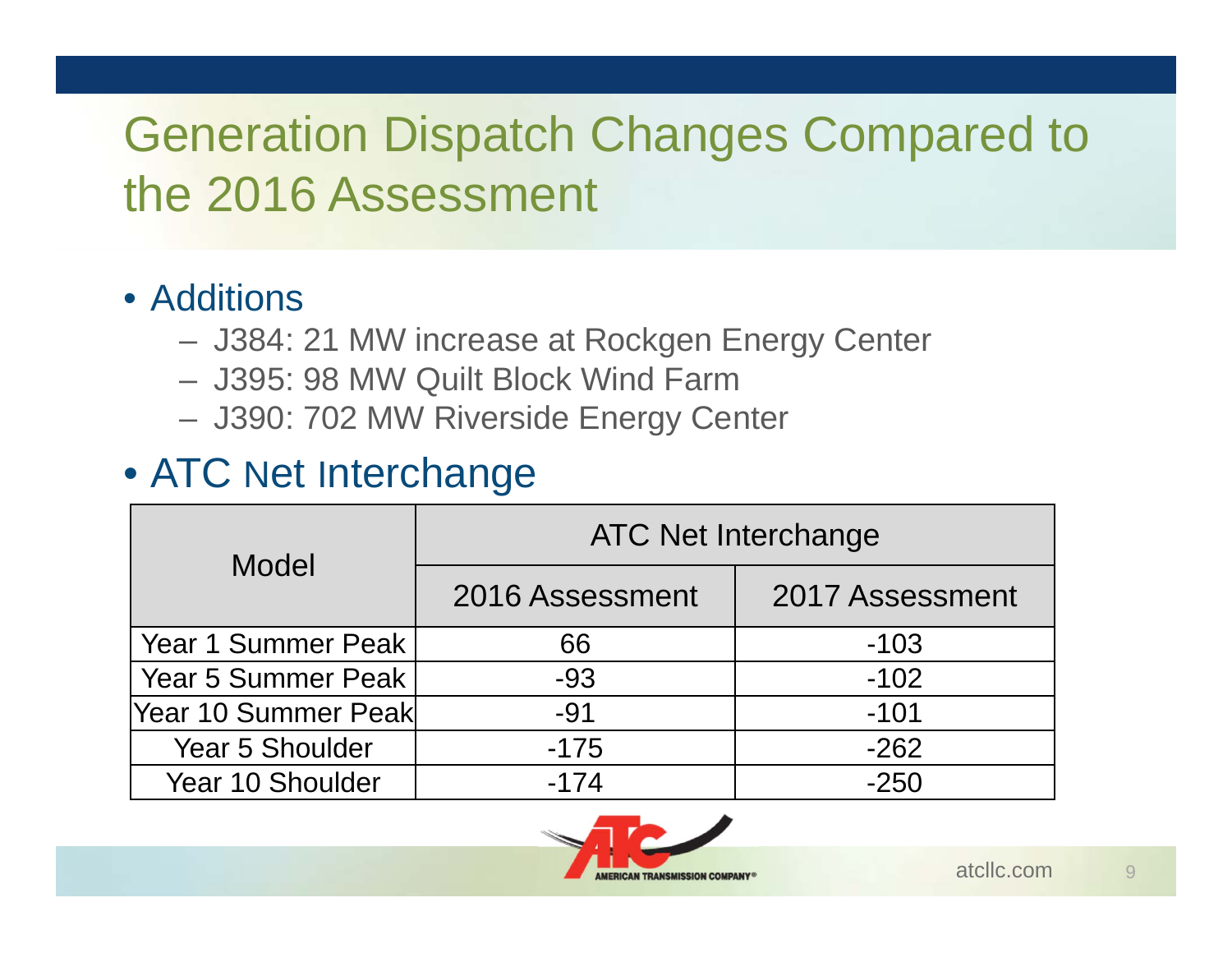# Flow Changes Compared to 2016 Assessment

### • Peak Models

Reduction in west to east flows through the ATC system

### • Potential Causes

- Interchange variation
- Variation in dispatching generation outside of ATC

|                        |                          |        | ATC Western Interface Flow ATC Southern Interface Flow |            |  |  |
|------------------------|--------------------------|--------|--------------------------------------------------------|------------|--|--|
| Model                  |                          |        |                                                        |            |  |  |
|                        | 2016<br>2017             |        | 2016                                                   | 2017       |  |  |
|                        | Assessment<br>Assessment |        | Assessment                                             | Assessment |  |  |
| Year 1 Summer Peak     | $-555$                   | $-278$ | 603                                                    | 158        |  |  |
| Year 5 Summer Peak     | $-635$                   | $-349$ | 525                                                    | 230        |  |  |
| Year 10 Summer Peak    | $-735$                   | $-330$ | 626                                                    | 211        |  |  |
| <b>Year 5 Shoulder</b> | $-92$                    | $-654$ | -99                                                    | 378        |  |  |
| Year 10 Shoulder       | $-537$                   | $-238$ | 347                                                    | 16         |  |  |



10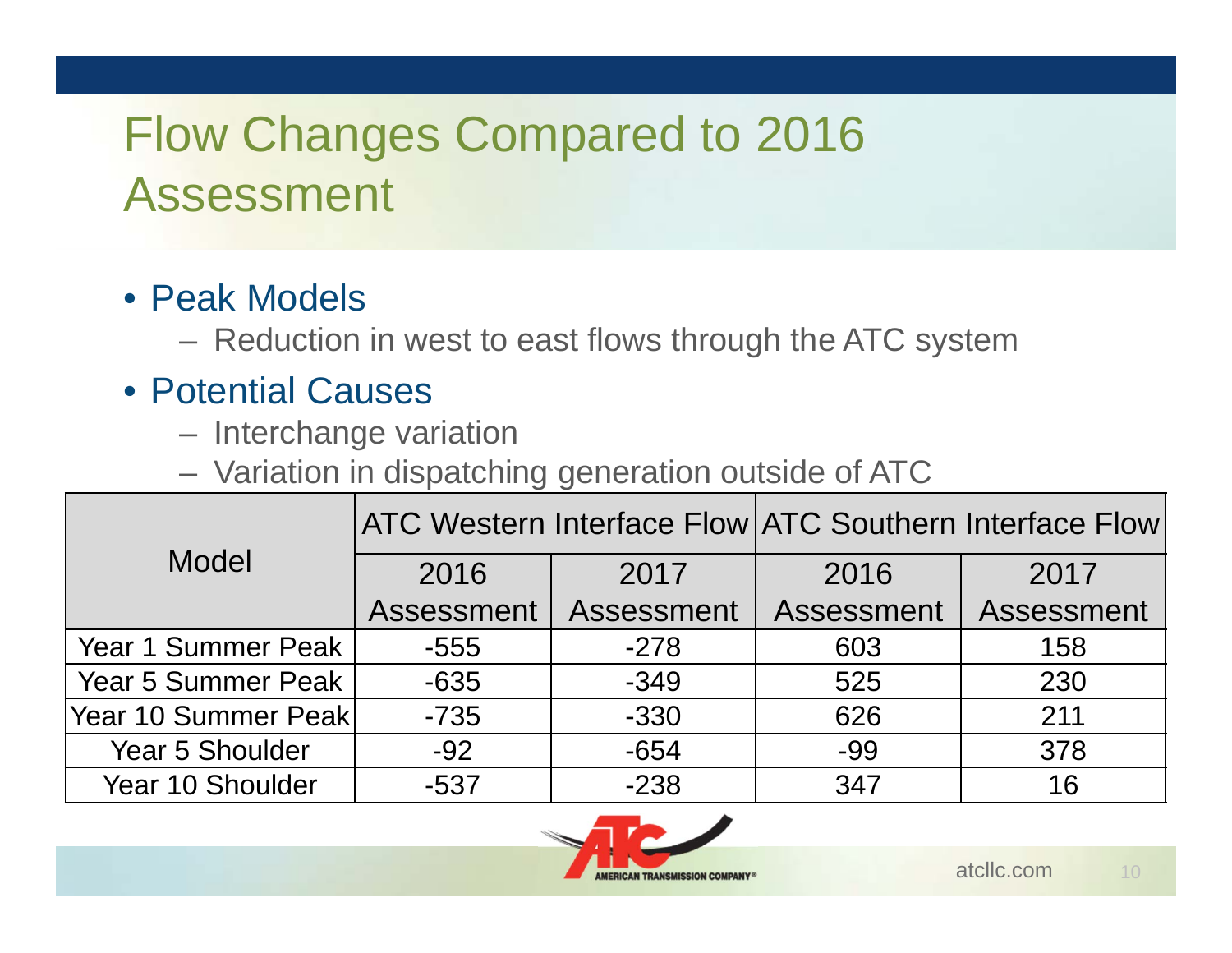# Asset Renewal (AR) Need Identification

- Focused on Life Cycle Management of ATC's Transmission Assets
- Driven by Public and Worker Safety, Regulatory Compliance, Reliability and Operational Performance
- Objective
	- Ensure assets perform required function in sustainable manner
	- Manage life cycle costs
	- Coordination of design, commissioning, operation, maintenance and replacement strategy needed to achieve objective
	- Asset renewal is the "replacement strategy" piece of the asset life cycle
	- Ensure long term plan meets ATC and customer needs

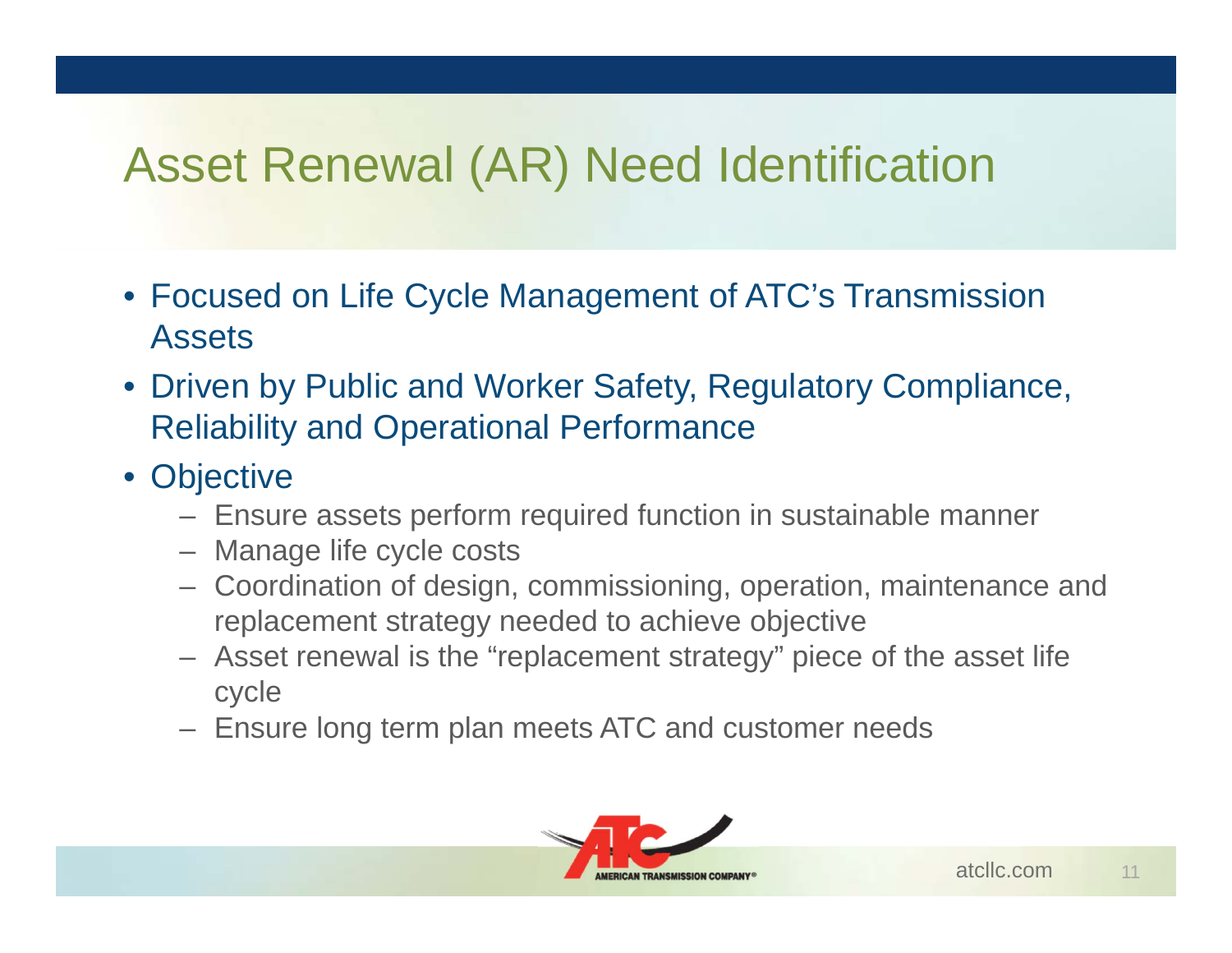## Preliminary Needs

#### • Needs identified since the 2016 TYA

- Contingency Driven: 4
- Asset Renewal Driven: 2
- Continuing Needs
	- Numerous
- Eliminated Needs
	- Contingency Driven: 2
	- Asset Renewal Driven: 0

### Looking for Stakeholder Input

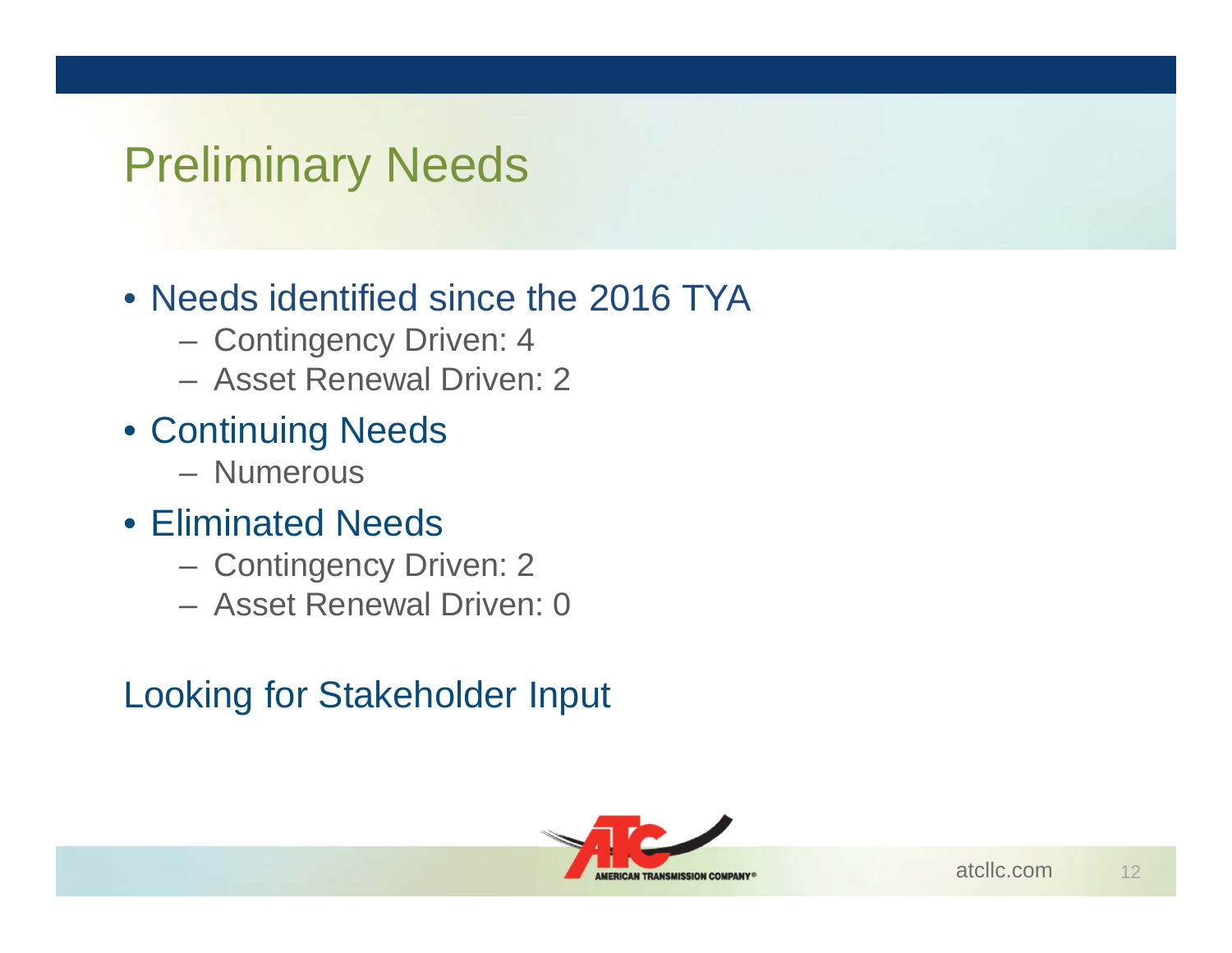# Contingency Need: Point Beach – Kewaunee 345-kV Overload

| <b>Model Year</b> | Emergency<br>Loading | Contingency<br>Type |  |
|-------------------|----------------------|---------------------|--|
| 2018 Peak         | 97%                  |                     |  |
| 2022 Peak         | 99%                  |                     |  |
| 2027 Peak         | 102%                 | $P3-2$              |  |
| 2022 Shoulder     | $95%$                |                     |  |
| 2027 Shoulder     | 95%>                 |                     |  |

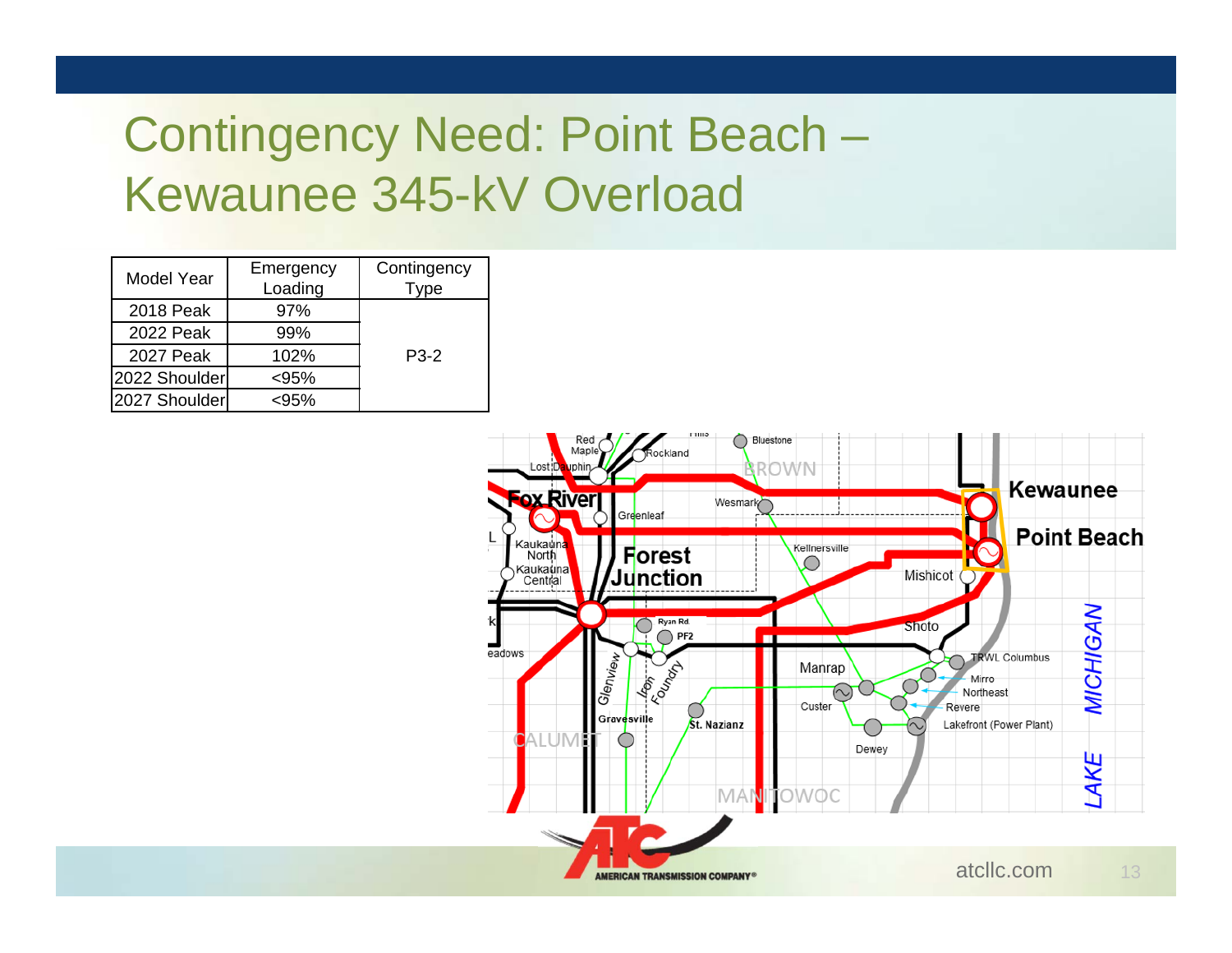# Contingency Need: Albany – Bass Creek 138-kV Overload

| Model Year    | Emergency<br>Loading | Contingency<br>ype <sup>-</sup> |  |  |
|---------------|----------------------|---------------------------------|--|--|
| 2018 Peak     | $< 95\%$             |                                 |  |  |
| 2022 Peak     | $< 95\%$             |                                 |  |  |
| 2027 Peak     | 101%                 | P3-3                            |  |  |
| 2022 Shoulder | $< 95\%$             |                                 |  |  |
| 2027 Shoulder | 95%>                 |                                 |  |  |

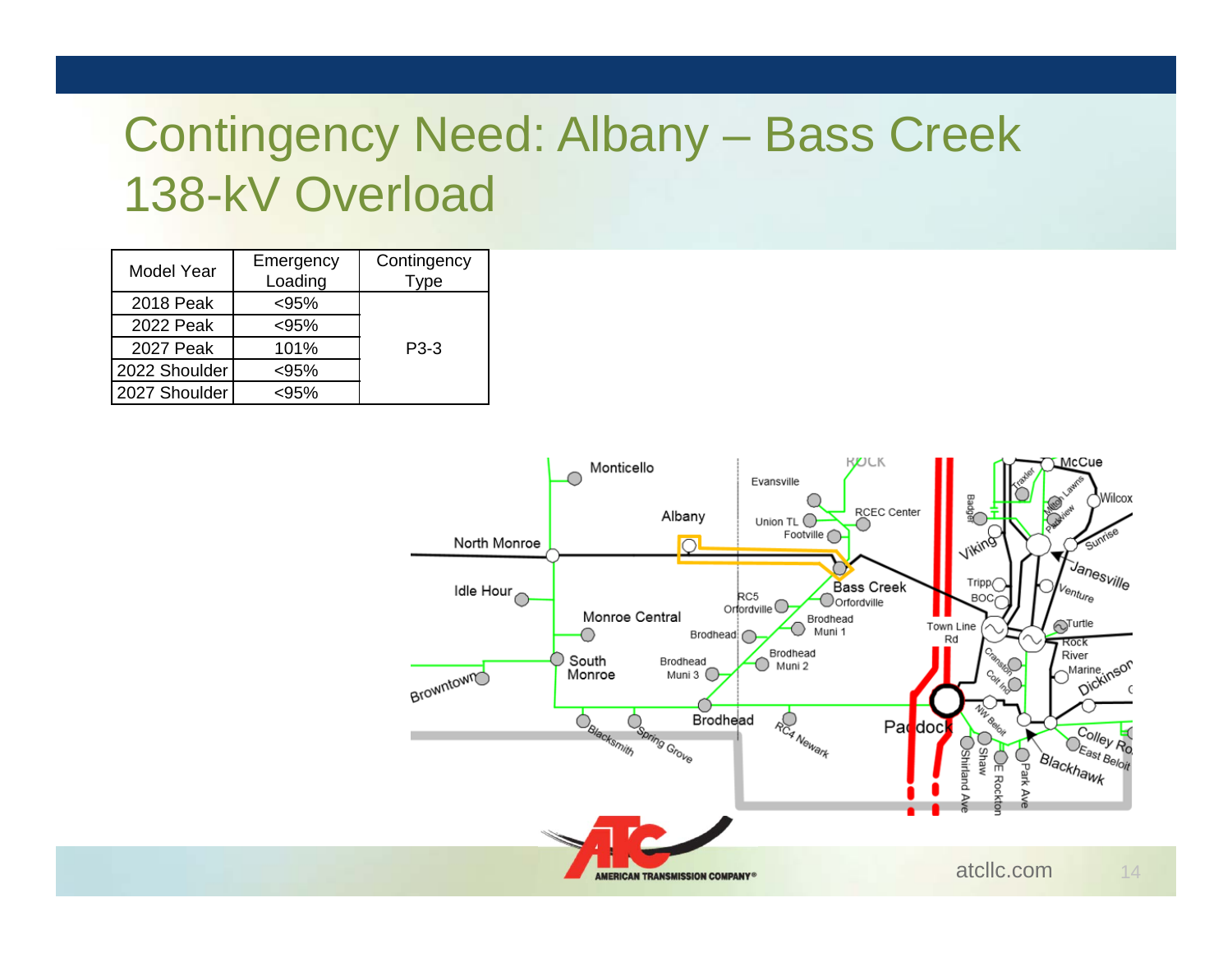# Contingency Need: Paddock – Townline Road 138-kV

| Model Year    | Emergency<br>Loading | Contingency<br>Type |  |
|---------------|----------------------|---------------------|--|
| 2018 Peak     | < 95%                |                     |  |
| 2022 Peak     | $95%$                |                     |  |
| 2027 Peak     | 101%                 | $P3-2$              |  |
| 2022 Shoulder | < 95%                |                     |  |
| 2027 Shoulder | 95%>                 |                     |  |

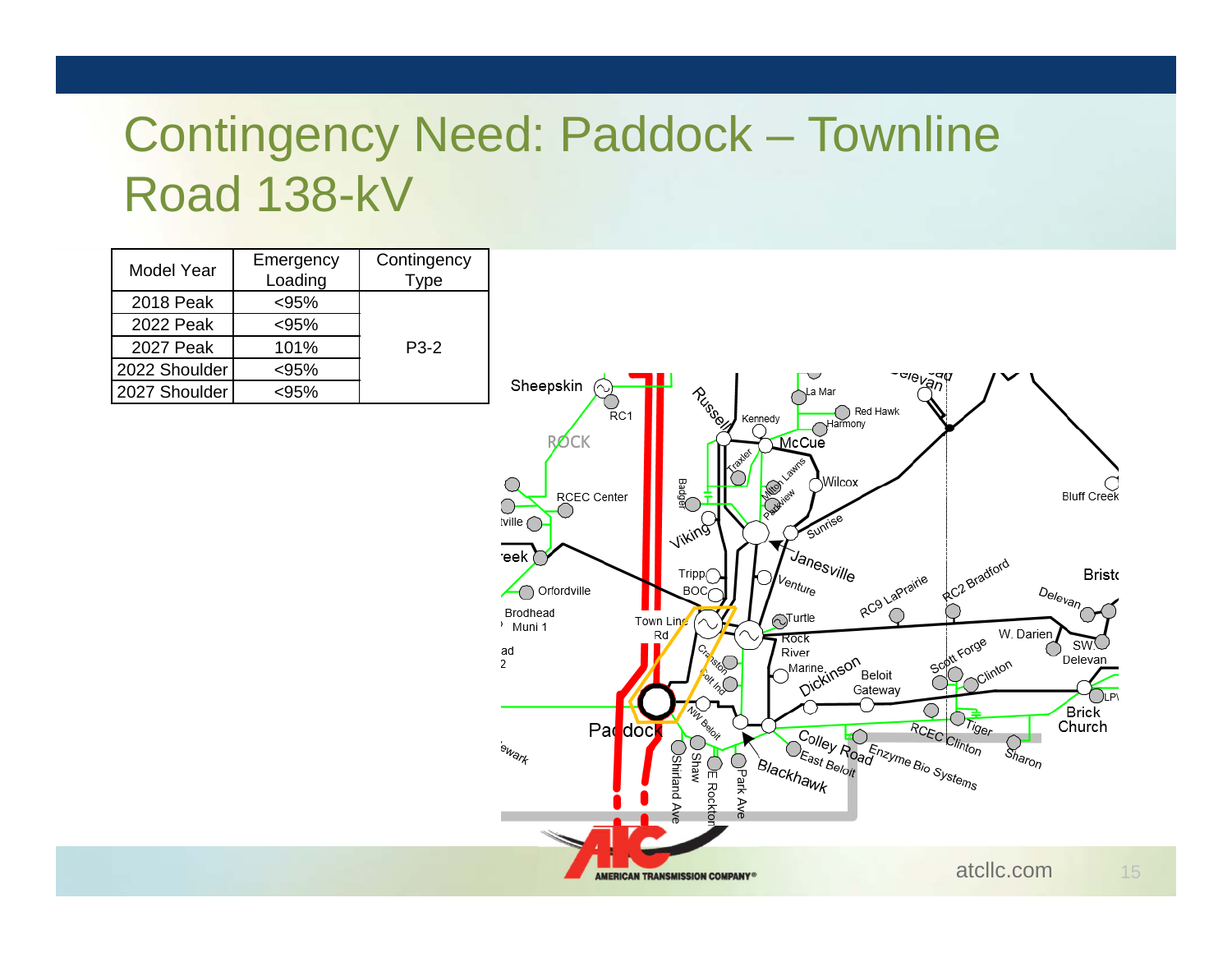## Contingency Need: Paris – Air Liquide Tap 138-kV

| Model Year    | Emergency | Contingency |  |
|---------------|-----------|-------------|--|
|               | Loading   | Type        |  |
| 2018 Peak     | < 95%     |             |  |
| 2022 Peak     | $< 95\%$  |             |  |
| 2027 Peak     | 101%      | P3-3        |  |
| 2022 Shoulder | < 95%     |             |  |
| 2027 Shoulder | 95%>      |             |  |

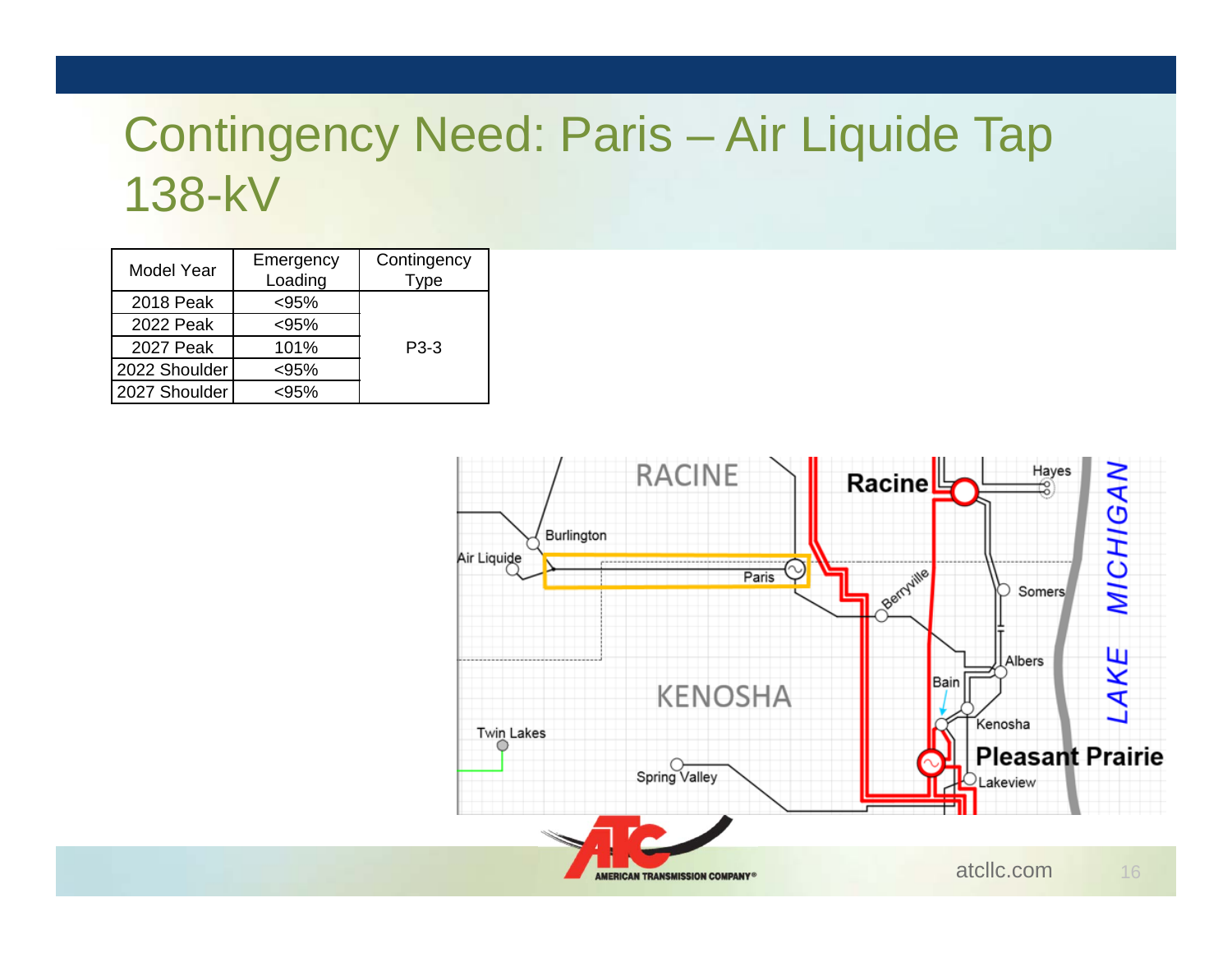### AR Need: Mount Horeb 69-kV Substation

- Need Year 2018
- Condition

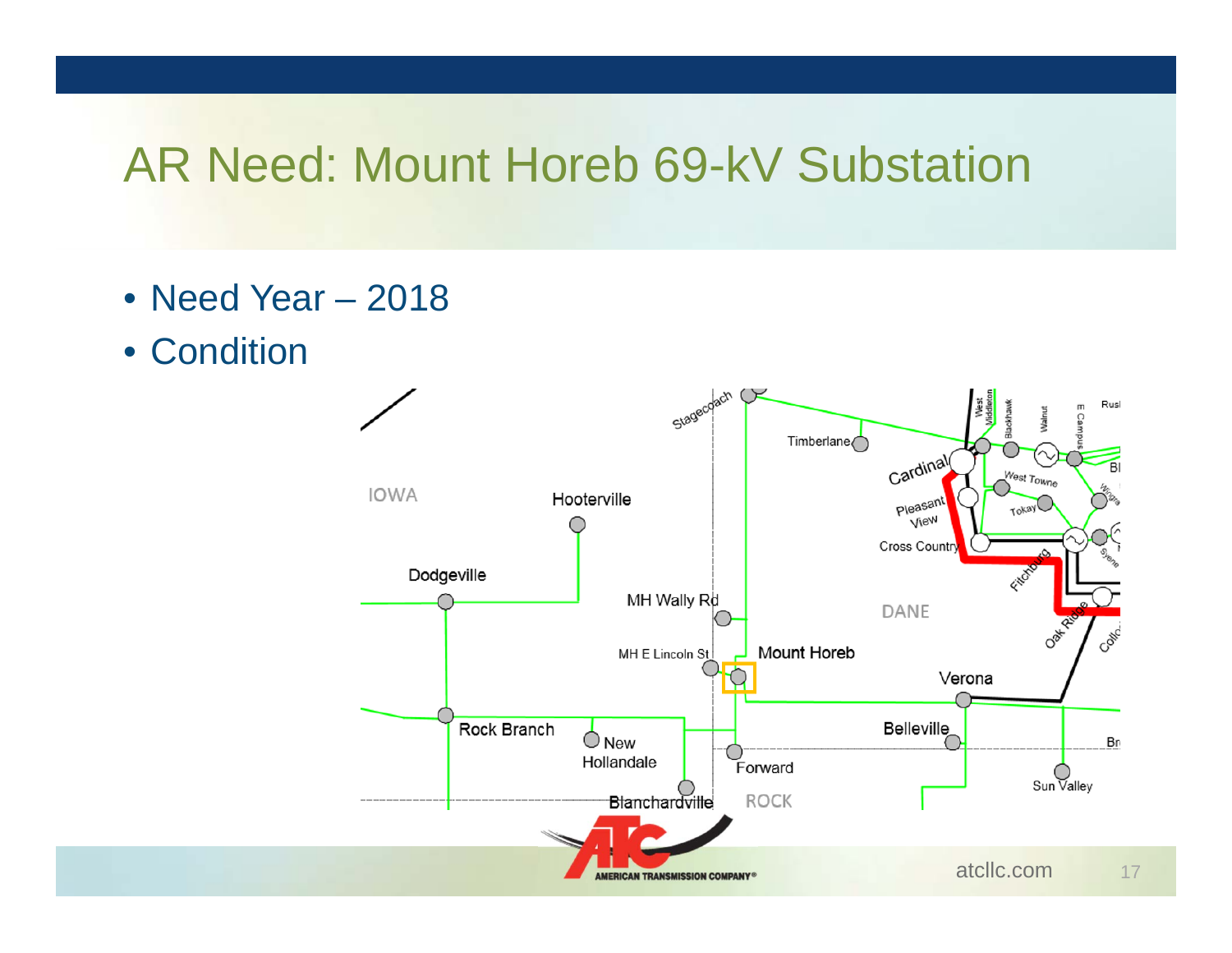### AR Need: Arpin 345/138/115-kV Substation

- Need Year 2025
- Condition

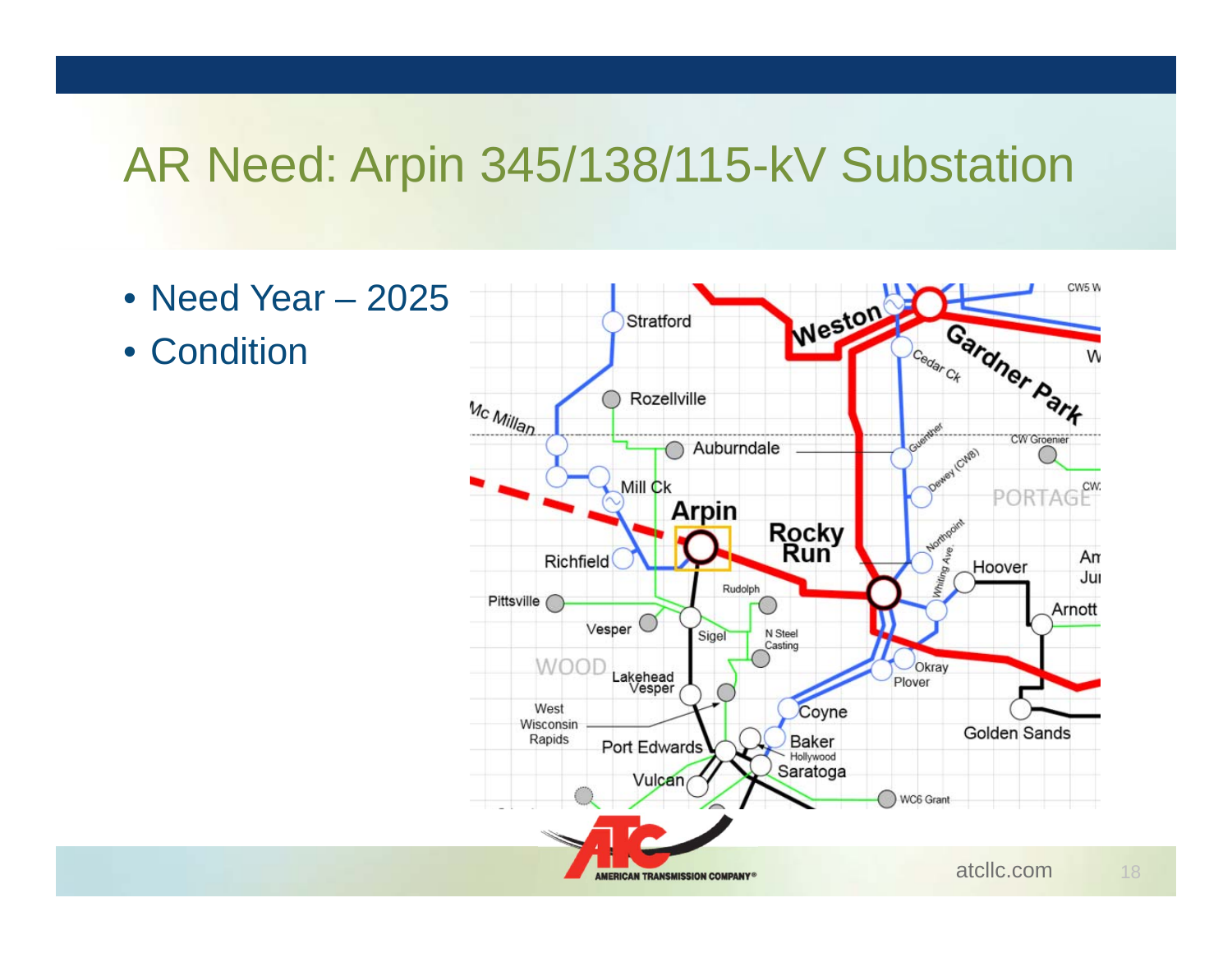# Updates to ATC 10-Year Assessment Network Project List

- New Needs Identified Since the 2016 10-Year Assessment
	- <u>[Updates to ATC 10-Year Assessment Network Project List](http://www.atc10yearplan.com/wp-content/uploads/2017/01/2016-TYA-Project-Table_1-23-2017_Updates_R1.pdf)</u>

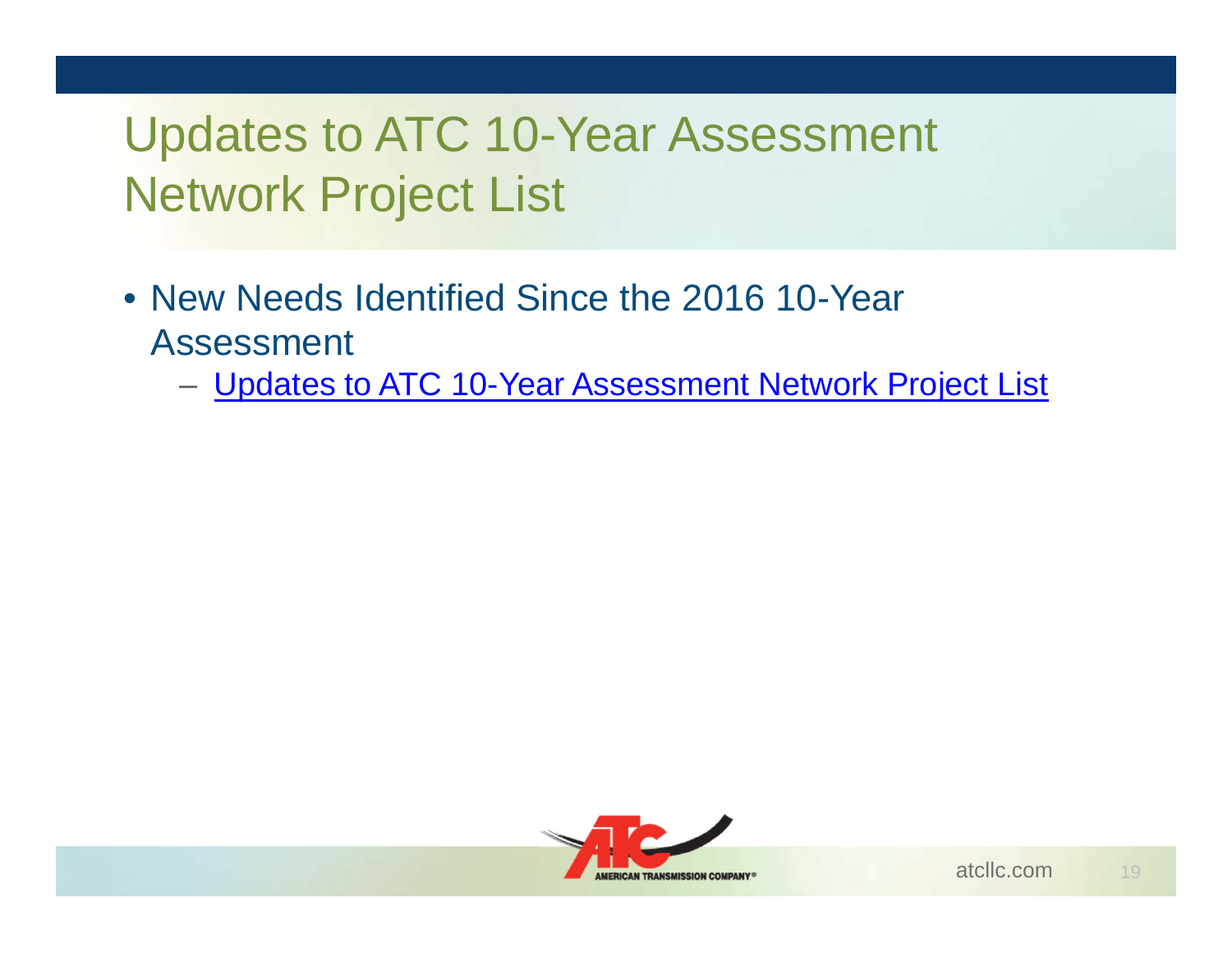# Projects with Continuing Needs

• See Preliminary Network & AR Needs Table

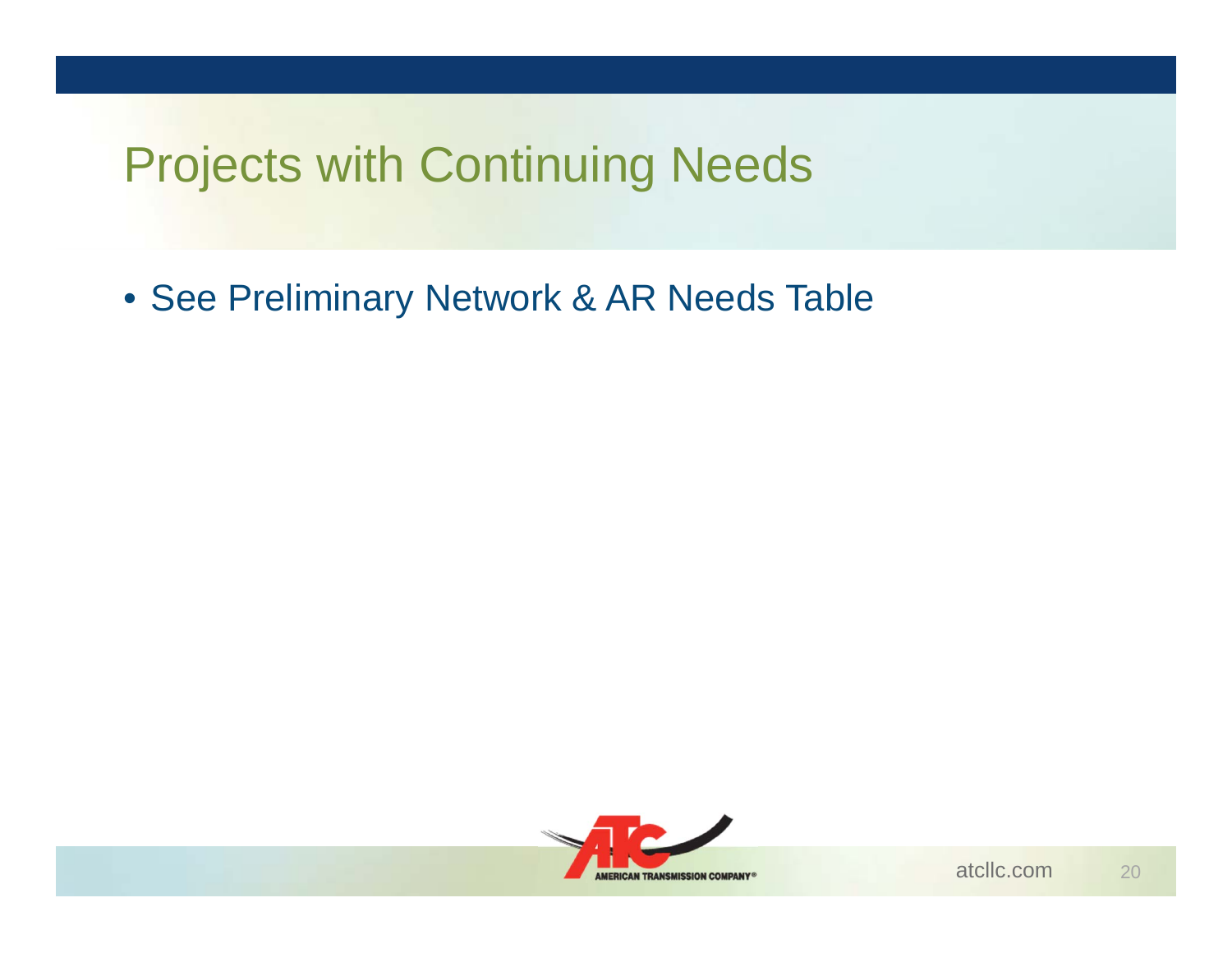## Network Projects with Eliminated Needs

| <b>System Addition</b>                                               | 2015<br><b>TYA</b><br><b>Need</b><br>Year | 2016<br><b>TYA</b><br>Network Network Network<br><b>Need</b><br>Year | 2017<br><b>TYA</b><br><b>Need</b><br>Year | Planning<br>Zone | <b>Need</b>                        | <b>MISO</b><br>MTEP16<br> Category Appendix <br><b>Status</b> | <b>MISO</b><br>MTEP17<br>Targeted <sup>"</sup> PRJiD <sup>I</sup><br>Appendix<br><b>Status</b> | <b>MTEP</b> |
|----------------------------------------------------------------------|-------------------------------------------|----------------------------------------------------------------------|-------------------------------------------|------------------|------------------------------------|---------------------------------------------------------------|------------------------------------------------------------------------------------------------|-------------|
| <b>Wesmark Substation: Install 2-8</b><br>Myar 69-kV capacitor banks | >2030                                     | >2031                                                                | >2032                                     | $\overline{4}$   | reliability<br>(69P2.1)            | targeted<br>B                                                 |                                                                                                | 9935        |
| Construct Shoto to Custer 138-<br>$\mathsf{KV}$ line                 | >2030                                     | >2031                                                                | >2032                                     | $\overline{4}$   | reliability<br>(69P1.2,<br>69P1.3) | B                                                             |                                                                                                | 1719        |
| <b>Custer Substation: Install</b><br>138/69-kV transformer           | >2030                                     | >2031                                                                | >2032                                     | $\overline{4}$   | reliability<br>(69P1.2,<br>69P1.3) | B                                                             |                                                                                                | 1718        |

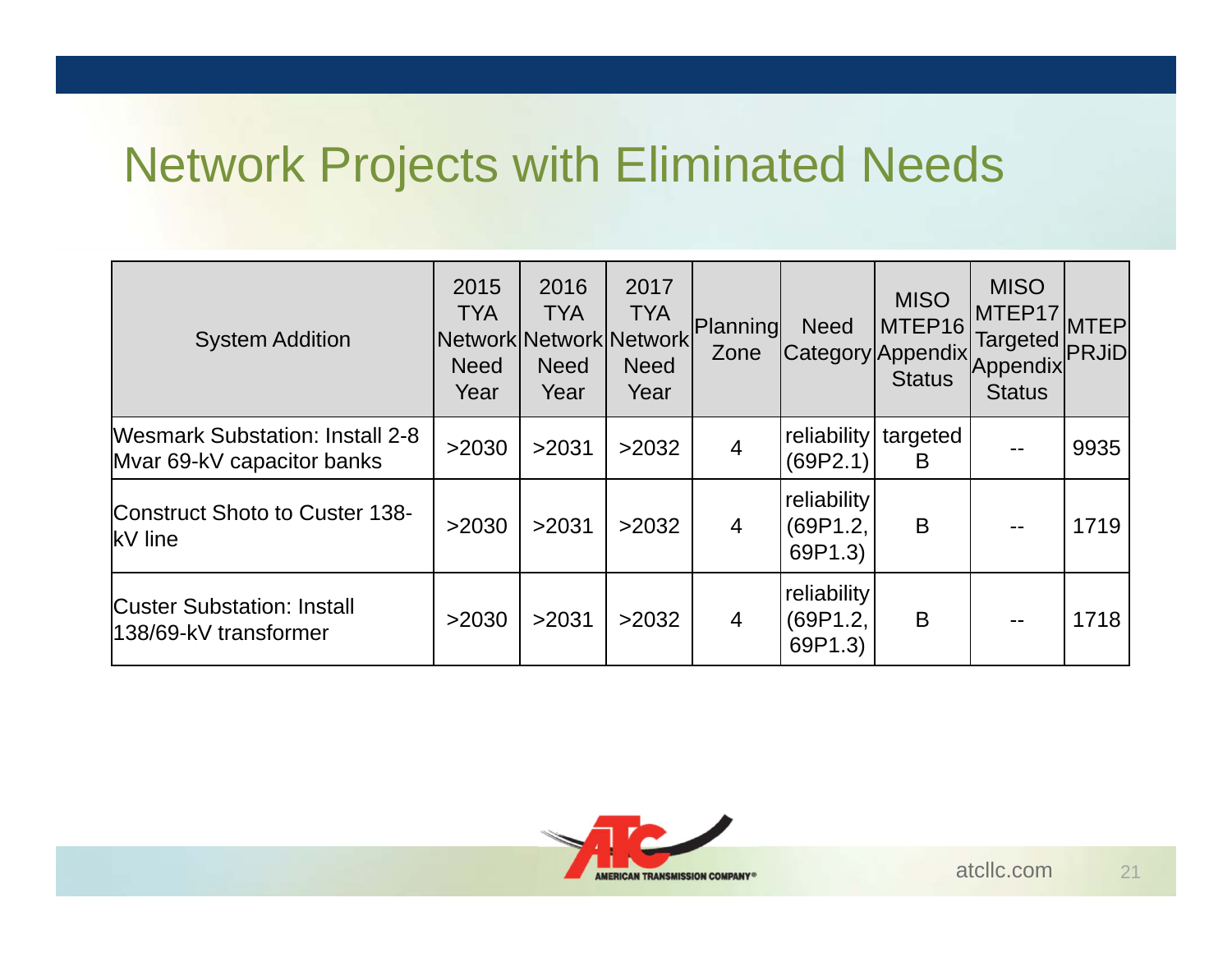### Public Policy Requirements – Comments?

• Any public policy driven needs that may not be covered by the Assessment process?

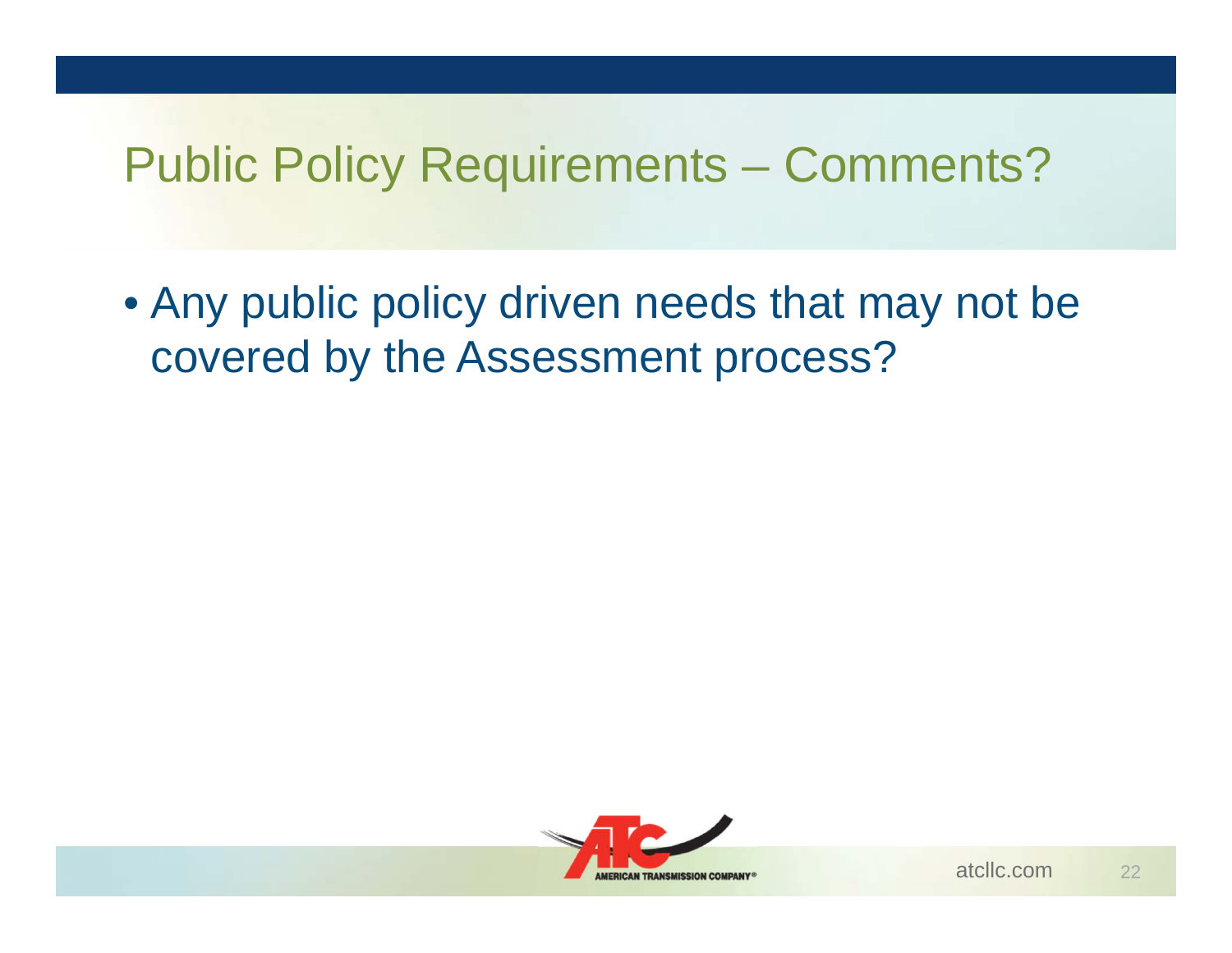### Assessment Status

#### • Completed

- •Requested load forecast from LDCs
- •Sent final load forecast back to LDCs
- Process and assumptions meeting

#### • Next Steps

- •Needs comments - due March 21
- •Finalize needs - end of March
- Preliminary solutions meeting/presentation April 27
- Finish sensitivity studies May
- •Develop scope and cost estimates – June
- Complete multiple outage study June
- Draft study write-up July
- ATC review/approval August
- 2017 Assessment publication September